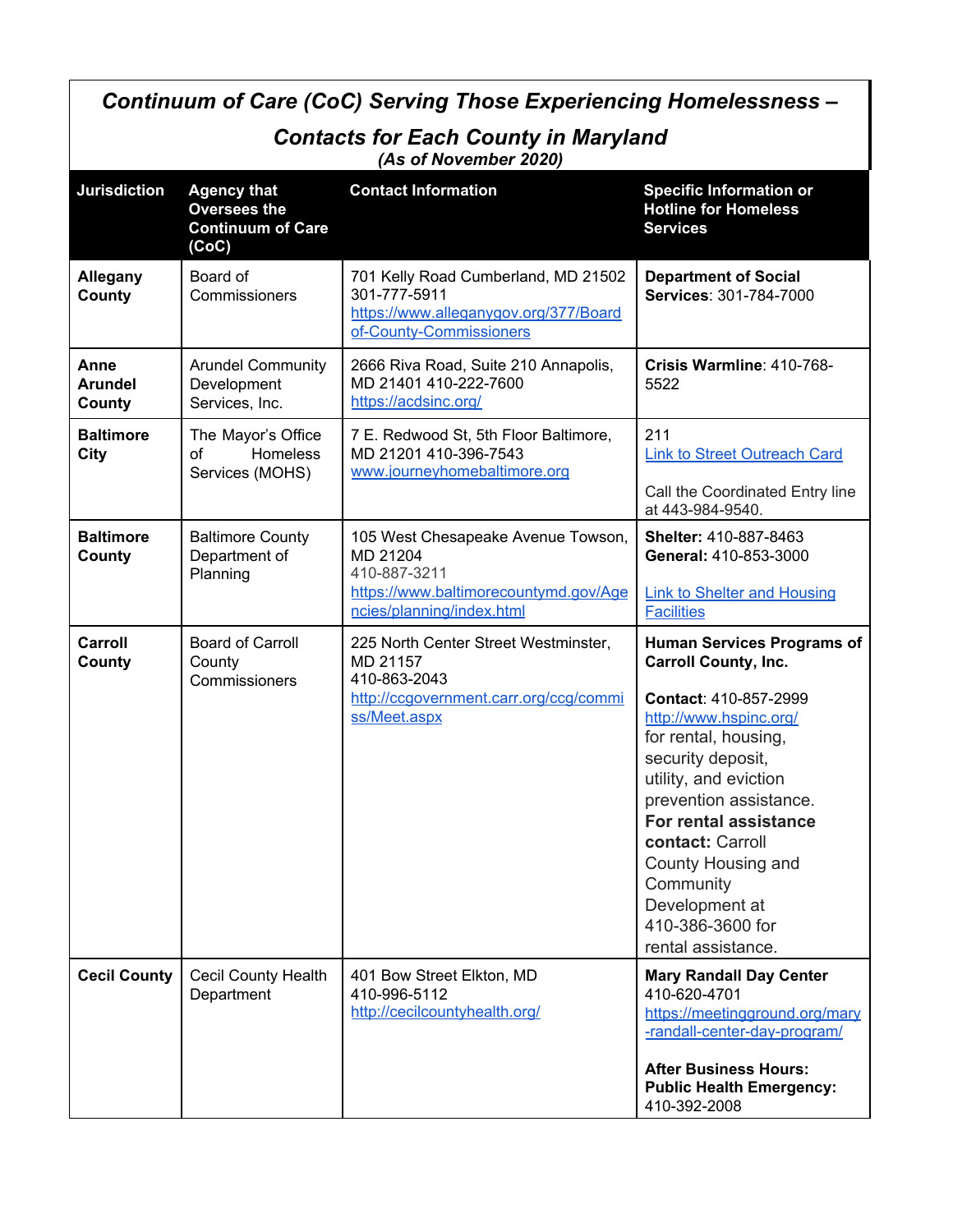| <b>Frederick</b><br>County                                                     | <b>Frederick County</b><br><b>Community Action</b><br>Agency/City of<br>Frederick      | 100 South Market St. Frederick, MD<br>21701<br>301-600-1506 (Main)<br>http://www.cityoffrederick.com/183/Fre<br>d erick-Community-Action-Agency                                                                          | <b>Resources:</b><br><b>Local Resources Sheet -</b><br><b>Published by Frederick County</b><br><b>CAC/City of Frederick</b><br>Contact: 301-600-1506                                                                                                                                                                                                                                                                                                                                                                                                                                                                                                                                                                                                                |
|--------------------------------------------------------------------------------|----------------------------------------------------------------------------------------|--------------------------------------------------------------------------------------------------------------------------------------------------------------------------------------------------------------------------|---------------------------------------------------------------------------------------------------------------------------------------------------------------------------------------------------------------------------------------------------------------------------------------------------------------------------------------------------------------------------------------------------------------------------------------------------------------------------------------------------------------------------------------------------------------------------------------------------------------------------------------------------------------------------------------------------------------------------------------------------------------------|
| <b>Garrett</b><br>County                                                       | <b>Garrett County</b><br><b>Community Action</b><br>Agency                             | 104 E. Center St.<br>Oakland, MD 21550<br>301-334-9431<br>www.garrettcac.org                                                                                                                                             | <b>Crisis Housing Hotline:</b><br>301-334-9431, Ext. 6114                                                                                                                                                                                                                                                                                                                                                                                                                                                                                                                                                                                                                                                                                                           |
| <b>Harford</b><br>County                                                       | <b>Harford Community</b><br><b>Action Agency</b>                                       | <b>Admin and Food Bank:</b><br>1321 - B Woodbridge Station Way<br>Edgewood, MD 21040<br>410-612-9909<br><b>Supportive Services:</b><br>1010 Gateway Road Edgewood, MD<br>21040<br>443-456-3629<br>http://harfordcaa.org/ | <b>Supportive Services</b><br>(Housing) Contact:<br>443-456-3629                                                                                                                                                                                                                                                                                                                                                                                                                                                                                                                                                                                                                                                                                                    |
| <b>Howard</b><br>County                                                        | <b>Howard County</b><br>Department of<br>Community<br>Resources and<br><b>Services</b> | 9830 Patuxent Woods Drive Columbia,<br>MD 21046 410-313-6400<br>https://www.howardcountymd.gov/Depa<br>rtments/Community-Resources-and-<br><b>Services</b>                                                               | <b>Homelessness Hotline:</b><br><b>Community members</b><br>experiencing imminent or literal<br>homelessness should call the<br>Grassroots hotline at (410)<br>531-6677;<br><b>Eviction Prevention:</b><br>those looking for eviction<br>prevention or utility assistance<br>can also contact Community<br>Action Council at (410)<br>313-6440.<br><b>Families with Children:</b><br>Households with minors in<br><b>Howard County Public Schools</b><br>can also contact Family and<br>Children's Services at (443)<br>864-0379. In addition to some<br>current CDBG prevention<br>assistance, they have a program<br>that provides case management<br>and financial assistance and can<br>provide rental assistance before<br>eviction proceedings have<br>begun. |
| <b>Lower Shore</b><br>(Somerset,<br>Wicomico,<br>and<br>Worcester<br>counties) | <b>Somerset County</b><br><b>Health Department</b>                                     | 8928 Sign Post Road, Suite 2<br>Westover, MD 21871<br>443-523-1700<br>https://somersethealth.org/                                                                                                                        | For 24/7 assistance: 211<br><b>Tri-County Alliance for the</b><br><b>Homeless Contact:</b><br>443.523.1815<br><b>List of Shelters: Updated</b><br>05.01.19 Resource Guide -<br>Lower Shore CoC.pdf                                                                                                                                                                                                                                                                                                                                                                                                                                                                                                                                                                  |